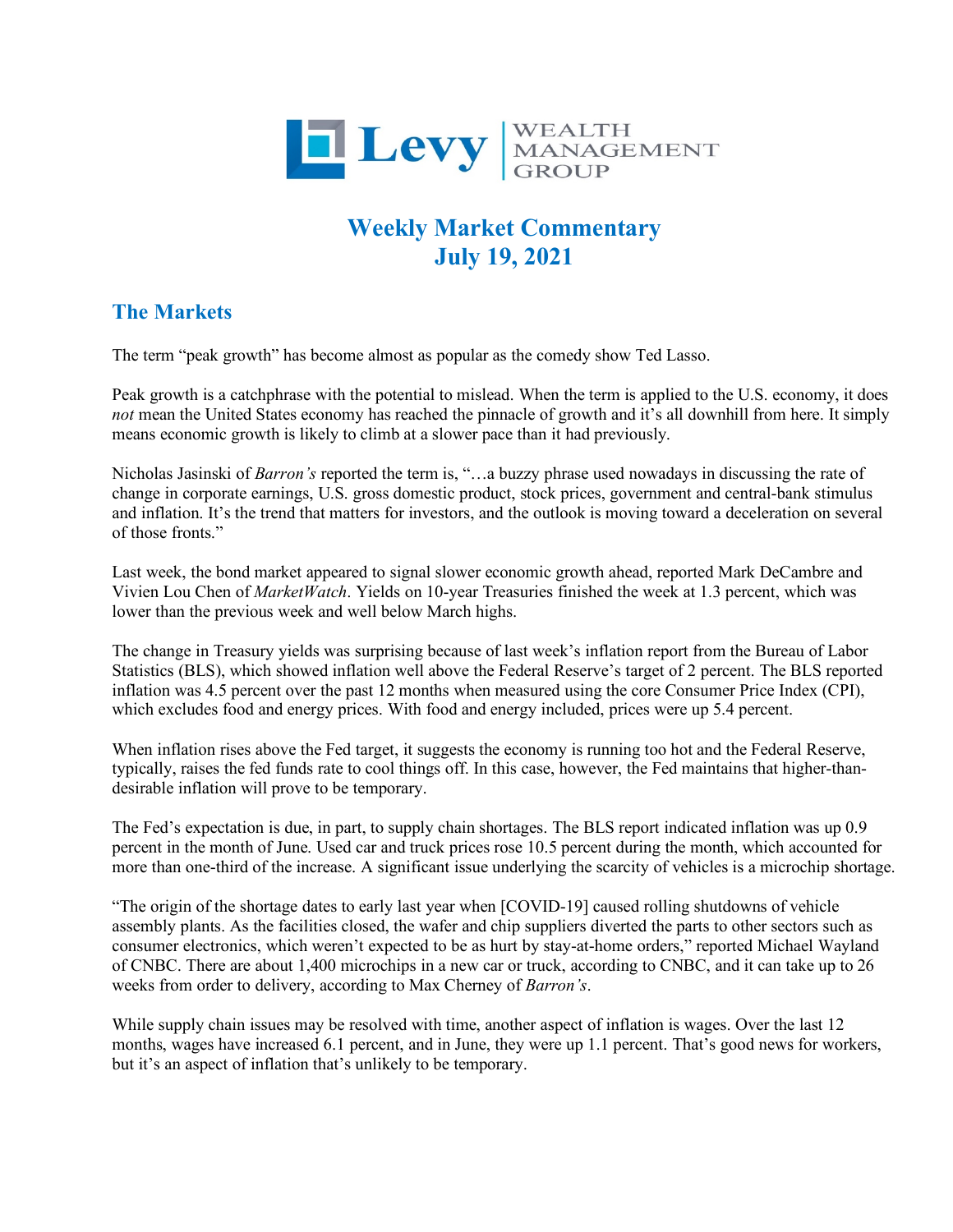A wildcard for global recovery remains COVID-19. Last week, the Centers for Disease Control reported the seven-day moving average for the number of cases was up 69 percent, hospitalizations were up 36 percent and deaths were up 26 percent.

| Data as of 7/16/21                 | 1-Week   | Y-T-D     | 1-Year | 3-Year | 5-Year | 10-Year |
|------------------------------------|----------|-----------|--------|--------|--------|---------|
| Standard & Poor's 500 (Domestic    | $-1.0\%$ | $15.2\%$  | 34.6%  | 15.6%  | 14.8%  | 12.7%   |
| Stocks)                            |          |           |        |        |        |         |
| Dow Jones Global ex-U.S.           | $0.0\,$  | 7.0       | 27.3   | 6.6    | 7.8    | 3.5     |
| 10-year Treasury Note (Yield Only) | 1.3      | <b>NA</b> | 0.6    | 2.9    | 1.6    | 2.9     |
| Gold (per ounce)                   | $1.0\,$  | $-3.4$    | 0.9    | 13.7   | 6.5    | 1.3     |
| <b>Bloomberg Commodity Index</b>   | 1.0      | 21.0      | 42.1   | 4.5    | 1.8    | $-5.4$  |

Major U.S. stock indices moved lower last week.

S&P 500, Dow Jones Global ex-US, Gold, Bloomberg Commodity Index returns exclude reinvested dividends (gold does not pay a dividend) and the three-, five-, and 10-year returns are annualized; and the 10-year Treasury Note is simply the yield at the close of the day on each of the historical time periods. Sources: Yahoo! Finance; MarketWatch; djindexes.com; Federal Reserve Bank of St. Louis; London Bullion Market Association. Past performance is no guarantee of future results. Indices are unmanaged and cannot be invested into directly. N/A means not applicable.

**WHAT WILL YOU DO WITH YOUR CHILD TAX CREDIT?** Last week, 39 million American households that have children age 18 or younger received their first Advance Child Tax Credit payment.

The Internal Revenue Service (IRS) explained, "Advance Child Tax Credit payments are early payments from the IRS of 50 percent of the estimated amount of the Child Tax Credit that you may properly claim on your 2021 tax return during the 2022 tax filing season. If the IRS has processed your 2020 tax return or 2019 tax return, these monthly payments will be made starting in July and through December 2021, based on the information contained in them."

The amount Uncle Sam sends depends on the age of the children and the income of the family. Eligible households should receive \$300 per month for every child age 6 or younger and \$250 per month for every child between the ages of 6 and 17, reported Andrew Keshner of MarketWatch.

For some families, the money will help cover the cost of basic expenses. For others, the cash is a welcome windfall that could be used to:

- **Fund a 529 education savings plan**. These plans provide a tax-advantaged way to save and invest for a child or grandchild's education. Typically, after-tax contributions are invested and any earnings grow tax deferred. If distributions are used to pay qualified education expenses, they are tax free, reported savingforcollege.com.
- **Fund an ABLE account**. The Achieving a Better Life Experience (ABLE) Act of 2014 allows Americans with disabilities and their families to save up to \$15,000 a year in a tax-deferred account similar to a 529 college savings plan, explained FINRA.
- **Fund a Roth IRA**. It may seem counterintuitive to open a retirement account for a 6-year-old, but Bankrate's Roth IRA Calculator shows that a \$3,600 investment, earning 6 percent annually, has the potential to grow to almost \$150,000 at retirement by the time a 6-year-old is ready to retire at age 70.

For those who qualify and prefer not to receive payments, the IRS has a website that can be used to manage these payments.

## **Weekly Focus – Think About It**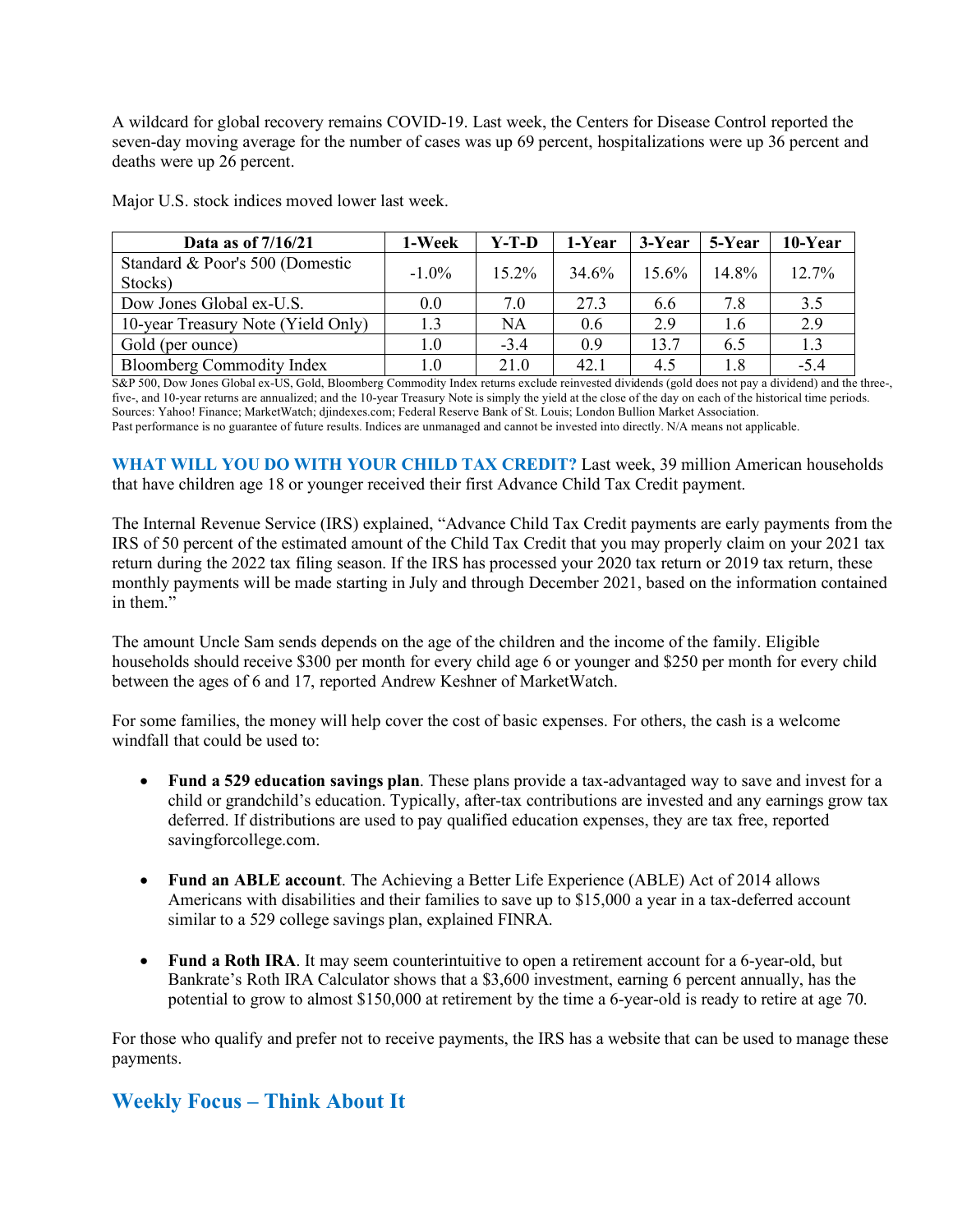"There's nothing that can help you understand your beliefs more than trying to explain them to an inquisitive child."

*― Frank A. Clark, Former U.S. Congressman*

Best regards,

## Victor Levy for Levy Wealth Management Group

**Levy** MANAGEMENT 1818 Market St | Suite 3232 | Philadelphia, PA 19103 Main: 215-875-8720 | Fax: 215-875-8756 [info@levywealth.com](mailto:info@levywealth.com) [www.levywealth.com](http://www.levywealth.com/)

\* These views are those of Carson Coaching, and not the presenting Representative or the Representative's Broker/Dealer, and should not be construed as investment advice.

\* This newsletter was prepared by Carson Coaching. Carson Coaching is not affiliated with the named broker/dealer.

\* Government bonds and Treasury Bills are guaranteed by the U.S. government as to the timely payment of principal and interest and, if held to maturity, offer a fixed rate of return and fixed principal value. However, the value of fund shares is not guaranteed and will fluctuate.

\* Corporate bonds are considered higher risk than government bonds but normally offer a higher yield and are subject to market, interest rate and credit risk as well as additional risks based on the quality of issuer coupon rate, price, yield, maturity, and redemption features.

\* The Standard & Poor's 500 (S&P 500) is an unmanaged group of securities considered to be representative of the stock market in general. You cannot invest directly in this index.

\* All indexes referenced are unmanaged. Unmanaged index returns do not reflect fees, expenses, or sales charges. Index performance is not indicative of the performance of any investment.

\* The Dow Jones Global ex-U.S. Index covers approximately 95% of the market capitalization of the 45 developed and emerging countries included in the Index.

\* The 10-year Treasury Note represents debt owed by the United States Treasury to the public. Since the U.S. Government is seen as a risk-free borrower, investors use the 10-year Treasury Note as a benchmark for the long-term bond market.

\* Gold represents the afternoon gold price as reported by the London Bullion Market Association. The gold price is set twice daily by the London Gold Fixing Company at 10:30 and 15:00 and is expressed in U.S. dollars per fine troy ounce.

\* The Bloomberg Commodity Index is designed to be a highly liquid and diversified benchmark for the commodity futures market. The Index is composed of futures contracts on 19 physical commodities and was launched on July 14, 1998.

\* The Dow Jones Industrial Average (DJIA), commonly known as "The Dow," is an index representing 30 stock of companies maintained and reviewed by the editors of The Wall Street Journal.

\* The NASDAQ Composite is an unmanaged index of securities traded on the NASDAQ system.

\* International investing involves special risks such as currency fluctuation and political instability and may not be suitable for all investors. These risks are often heightened for investments in emerging markets.

\* Yahoo! Finance is the source for any reference to the performance of an index between two specific periods.

\* Opinions expressed are subject to change without notice and are not intended as investment advice or to predict future performance.

\* Economic forecasts set forth may not develop as predicted and there can be no guarantee that strategies promoted will be successful.

\* Past performance does not guarantee future results. Investing involves risk, including loss of principal.

\* You cannot invest directly in an index.

\* Stock investing involves risk including loss of principal.